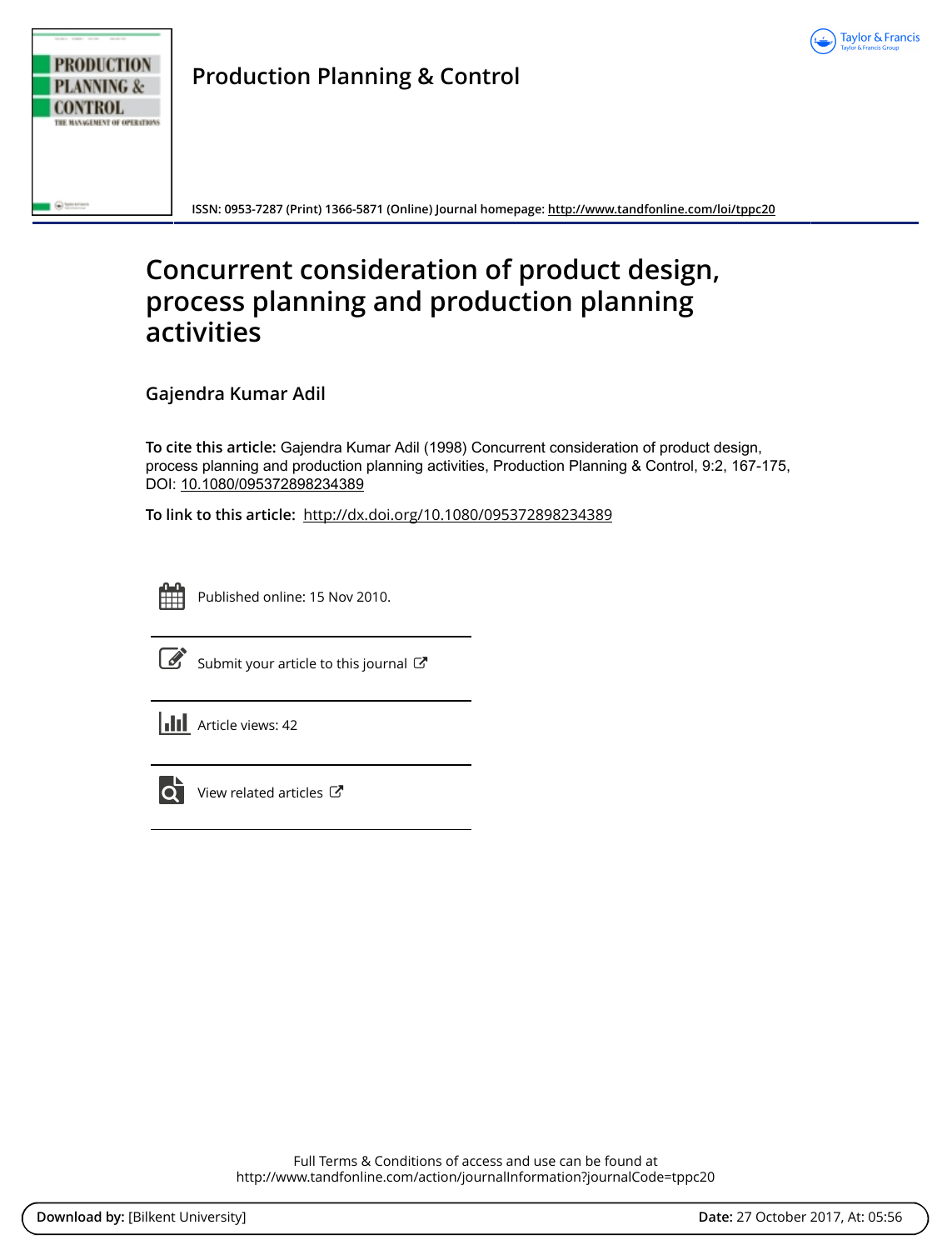# Concurrent consideration of product design, process planning and production planning activities

GAJENDRA KUMAR ADIL

**Keywords** concurrent engineering, integration of manufacturing functions, production planning, product design, process planning

**Abstract.** In manufacturing engineering, product design, pro cess planning and production planning activities are often considered independently. However, in order to effectively respond to changes in business situations, such as changes in demand forecast, product mix and technology, it is desirable to consider them concurrently. For this purpose, a large-scale linear programming model has been developed. The model considers minimization of the sum of processing cost, late shipment cost and inventory holding cost as the objective, and concurrently selects product designs, and generates process plans and production plans. The number of columns in the formulation can be large and, hence, an efficient column generation scheme is developed to solve the model. The model and solution procedure are illustrated with examples.

## **1. Introduction**

Concurrency and integration of various manufacturing functions are important for any manufacturing organization to effectively respond to the current dynamic business situations (Arcelus and Srinivasan 1995). This has led to the emergence of concurrent engineering (CE) and computer integrated manufacturing (CIM) concepts, and rapid progress in CE and CIM tools and technologies. This paper considers three important manufacturing functions simultaneously: product design, process planning, and production planning.

Today, product diversification rather than product standardization is the market need. Custom-made products, with a great many variations in design are common. To have many product variations helps to satisfy customers. In addition, this can provide a manufacturing organization with flexibility in resource management. With judicious selection of design ( product) mix, it is possible to ensure efficient use of resources (such as good load balance and high utilization) because the availability of a large number of designs gives flexibility in resource selection.

Process planning is a function which associates each design feature (or group of design features) to manufacturing resource(s) to be used for its creation. There is no unique way in which a product with a given design can be manufactured. This leads to the existence of many process plans corresponding to a given product design. Many researchers ( Horvath *et al*. 1996) have worked on the automatic generation of process plans for the product design for a class of products.



*A uthor:* Gajendra Kumar Adil, Department of Industrial Engineering, Bilkent University, 06533 Bilkent, Ankara, Turkey; Address for correspondence: 133-99 Dalhousie Drive, Winnipeg, Manitoba, Canada, R3T 3M2.

GAJENDRA KUMAR ADIL WOrked as an assistant professor at Bilkent University from September 1995 to August 1996 and this research was carried out during that period. Currently, he is working as a consultant for Bristol Aerospace Limited, Winnipeg, Canada. He holds a PhD ( 1994) in Industrial Enginering from the University of Manitoba, an MSc ( 1990) in Industrial Engineering from the University of Regina, an M.Tech ( 1987) in Mechanical Engineering from the Indian Institute of Technology, Kanpur and a B.Engg ( 1985) in Mechanical Engineering from Ravishankar University, Raipur, India. His research interests are in cellular manufacturing, production planning and concurrent engineering.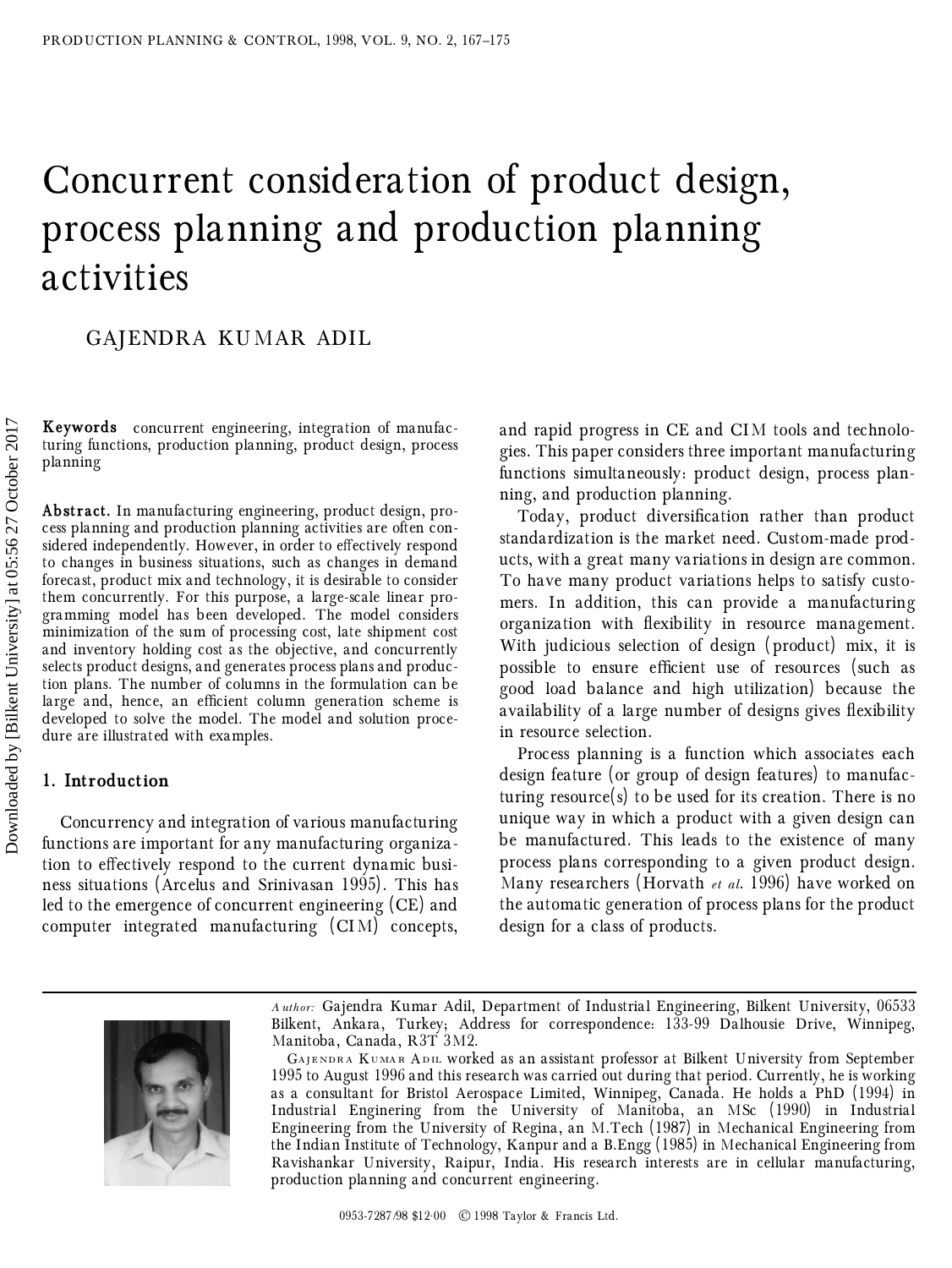Production planning decisions may be many. One important medium- and long-range production planning decision is to determine the number of parts to be produced during each planning period. This decision depends to a great extent on  $(i)$  demand forecast, and (ii) resource availability. How a product is designed can affect demand. The design and process plan selections determine the resource requirements. Thus, product design, process planning and production planning influence each other, and concurrent consideration of these three should help a company in optimizing its operation. ( We will explain some of the iterations with examples in Section 4.)

Some authors have considered the relationship between design and process planning (Dewhurst and Boothroyd 1988, Horvath *et al.* 1996), and a few ( ElMaraghy and ElMaraghy 1992, Larsen and Clausen 1992, Huang *et al*. 1995) have simultaneously considered process planning and production planning activities. The objective of this paper is to develop a procedure to achieve simultaneous design selection, process plan generation and production planning. We develop a model for concurrent selection of product design; generation of an optimal process plan by implicitly enumerating different options; and development of production plans.

In Section 2, a mathematical formulation of the problem is presented. The model can result in a large number of explicit columns, therefore, in Section 3, we develop a solution procedure based on a column generation scheme to solve large-size problems efficiently. The model and the importance of concurrent design selection, process plan generation and production planning decisions are illustrated in Section 4. Computational experience with the column generation scheme is presented in Section 5 and in Section 6 we discuss a possible variation of the model. Finally, conclusions are presented in Section 7.

#### **2. Mathematical formulation**

We shall introduce notation and terms before presenting the mathematical model

#### 2.1. *N otation*

Indices

| $p$ | product type $(p = 1, 2, ..., P)$                       |
|-----|---------------------------------------------------------|
| $d$ | design (or variation) of product $(d = 1, 2, ..., P_p)$ |
| $f$ | design feature $(f = 1, 2, ..., F_{pa})$                |
| $k$ | process plan $(k = 1, 2, ..., K_{pa})$                  |
| $r$ | resource type $(r = 1, 2, ..., R)$                      |

$$
t, t'
$$
 time period in planning horizon  $(t, t' = 1, 2, ..., T)$ .

Parameters

- $B_{rt}$  total processing time available on resource type *r* in time period *t*
- $C_{rf}(pd)$  cost incurred in using resource *r* to create feature *f* specified in design *d* of product type  $p$
- $D_{pt}$  forecast production quantity (or demand) of product type *p* in planning period *t*
- $h_{tt}(\rho)$ inventory holding cost for each unit of product type *p* when the product is produced in period *t* to meet the demand in period  $t'(t > t)$ <br>late shipment cost for each unit of product
- $h_{tt}(\rho)$ late shipment cost for each unit of product type *p* when the product is produced and supplied in period *t* against the demand in period  $t'(t' \leq t)$ <br>number of
- $R_{\mu d}$  number of resources in the cost (time) matrix corresponding to design *d* of product *p*
- $T_{rf}(pd)$  time required on resource *r* in creating feature  $f$  specified in design *d* of product type  $p$ .

Decision variables

$$
A_{\eta}(k\rho dt r') = \begin{cases} 1 & \text{if, product type } \rho \text{ is produced in design} \\ d \text{ in time period } t \text{ to meet the customer's demand in period } t', \\ & \text{using process plan } k \text{ that requires} \\ & \text{resource } r \text{ to create feature } f \\ 0 & \text{otherwise} \end{cases}
$$

 $X(kpdt t')$  = quantity of product type *p* produced in design *d* using process plan *k* in period *t* to meet the customer's demand in period t

#### 2.2. *T erms*

We now explain three terms: product design, process planning and production planning, and relevant notation used in this paper.

#### 2.2.1. *P roduct design*

The design department comes up with many variations of a given product  $p$  and provides a design specification for each variation. Let there be *D <sup>p</sup>* designs ( or variations) of product  $p$ . Each design specifies a number of features,  $f(f = 1, 2, \ldots, F_{pd})$  required to manufacture the product. Each design feature can be created using one of the alternative resources. However, the time and cost incurred may vary depending upon the resource selected. Let the time required and cost incurred on the selected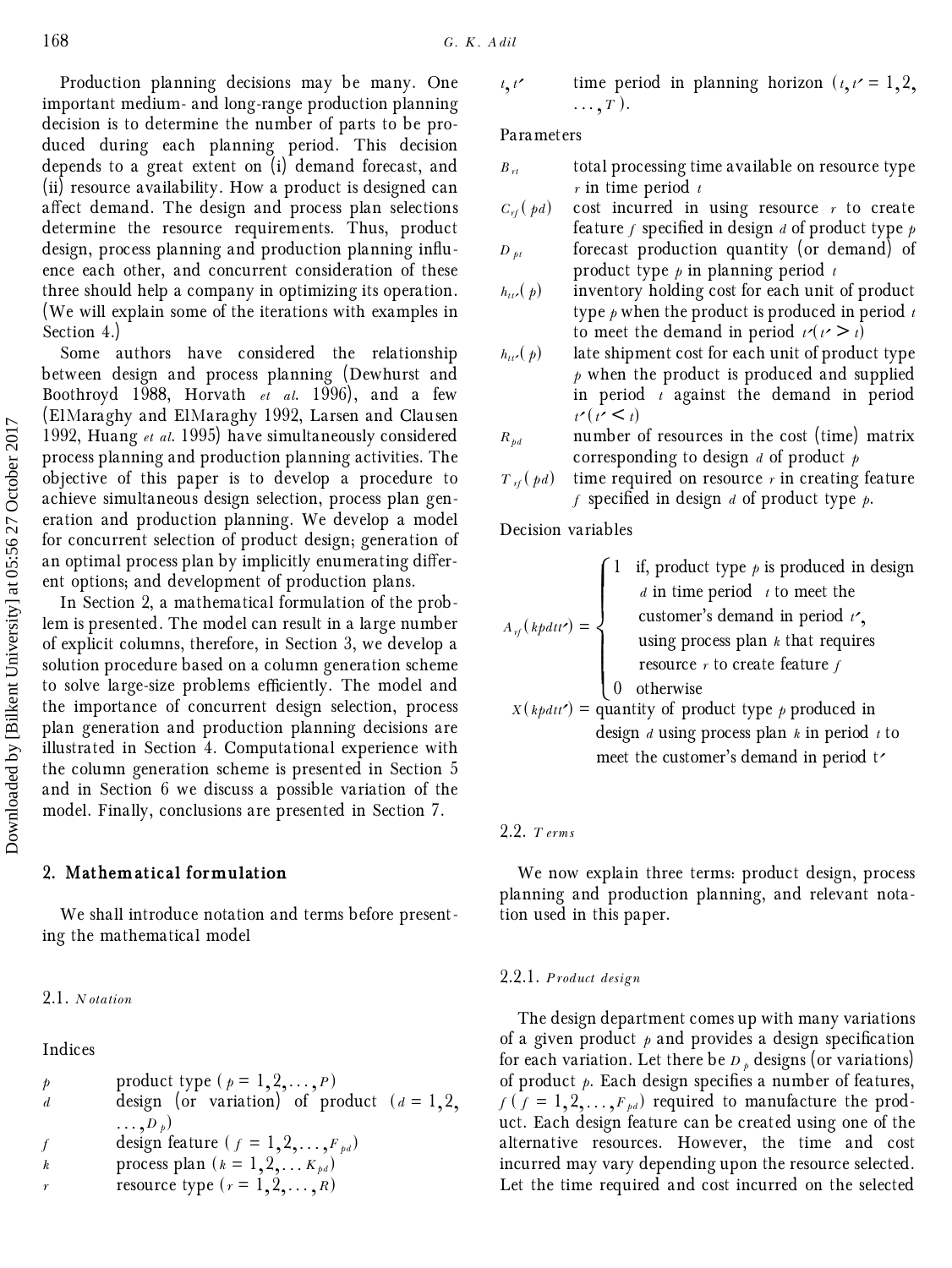|  | Table 1. Typical processing cost and time matrices |  |  |
|--|----------------------------------------------------|--|--|
|  |                                                    |  |  |

|               |   | (a) $T_{rf}(pd)$ for<br>a given $(pd)$ |              |    | (b) $C_{rf}$ ( <i>pd</i> ) for<br>a given ( <i>pd</i> ) |              |    |  |
|---------------|---|----------------------------------------|--------------|----|---------------------------------------------------------|--------------|----|--|
|               |   |                                        | Feature, $f$ |    |                                                         | Feature, $f$ |    |  |
|               |   |                                        |              |    |                                                         |              | 3  |  |
| Resource, $r$ | 6 | 40<br>10                               | 20<br>60     | 10 | 20<br>30                                                | 30           | 25 |  |

Note: ' $\rightharpoonup$ ' indicates that the resource is not capable of producing that feature.

resource  $r$  to process feature  $f$  specified in design (or variation) *d* of product *p* be  $T_{rf}(pd)$  and  $C_{rf}(pd)$ , respectively. They can be represented by matrices as shown in Table 1.

The following information can be extracted from the time and cost matrices in Table 1. Design ( variation) *d* of product  $\rho$  specifies three design features. Each feature can be produced by one of the three resource types 1, 4 and 6 with processing time and cost indicated. In the matrices, the sign  $\leftarrow$ ' (for example, corresponding to  $f = 3$  and  $r = 1$ ) indicates that the resource is not capable of producing the corresponding feature. Sign  $\left\langle \right\rangle$  can also be replaced by infinity (or a large number).

# 2.2.2. *P rocess plans*

Production according to the specifications outlined in a design ( product variation) requires generation of a process plan. This can be obtained by choosing a feasible resource for each design feature. We can represent a process plan by a set containing all the design features and a feasible resource selected to produce each feature. For a given design there can be many feasible process plans. For example if the data given in Table 1 are considered, four feasible process plans are possible as shown in Table 2.

Table 2. Enumeration of process plans for data presented in Table 1.

| Process<br>plan, | Representation of process plan [selected<br>(feature, resource) combinations]                | Total<br>time<br>(cost)                   |
|------------------|----------------------------------------------------------------------------------------------|-------------------------------------------|
|                  | $[(1,1),(2,1),(3,4)]$<br>$[(1,1),(2,6),(3,4)]$<br>(1,6), (2,1), (3,4)<br>(1,6), (2,6), (3,4) | 70 (75)<br>110 (85)<br>40 (85)<br>80 (95) |

Note. The infeasible process plans represented with time and cost as infinity are not listed in the table. If we include these also then there will be a total of 27 process plans.

Note that infeasible process plans (represented with time and cost as infinity) are not listed in the table. If these are included there will be a total of 27 process plans. This can be calculated as the number of resources in the matrix to the power number of features =  $R_{pd}^{F_{pd}} = 3^3$ .

# 2.2.3. *P roduction plans*

The production planning decision involves determination of the quantity of each product type to be produced in each planning period given the amount of time available on resources and the demand forecast for the products. We may not always be able to produce just the demanded quantity in each time period because of constraints on resource availability or economic considerations. We may have situations when in some period we may produce more (or less) than the quantity demanded. If the demand is not met, companies lose current ( or even future) business opportunities. Sometimes the company may not be able to ship the products late, after paying an agreed penalty to the customer. We define  $h_{\mu\nu}(p)$  to be the chinenat sect for each unit of product time the late shipment cost for each unit of product type *p* when the product is produced and supplied in period *t* against the demand in period  $t'(t \ge t')$ . If late shipment<br>is not possible a very high cost value can be allocated in is not possible, a very high cost value can be allocated in the model to disallow it. Sometimes, excess production capacity may be available in a given period. In that case a product can be produced in excess quantity to meet future demands. This results in inventory holding cost. We define,  $h_{\mu\nu}(p)$  to be the inventory holding cost for seed unit of product time  $\mu$  when the product is produced each unit of product type  $\beta$  when the product is produced in period *t* to meet the demand in period  $t'(t \le t')$ . We have been able to use the same variable  $h_{\mu\nu}(p)$  to repre-<br>can't hoth the inventory east and late chipment east sent both the inventory cost and late shipment cost because for any given situation both cannot occur simultaneously.

We can generate different production and process plans to produce a given product  $p$  in design  $d$ . Let us define binary variables  $A_{rf}(k\rho dt t')$  to represent all such<br>options  $A_{rf}(k\mu dt)$  to represent all of the following options.  $A_{rf}$  (*kpdtt'*) takes the value 1 if all of the following<br>conditions hold true, product type *t* in design *l* is proconditions hold true: product type *p* in design *d* is produced in period  $t$  to meet the demand in period  $t'$  and uses process plan *k* in which resource *r* is selected to create the feature  $f$ . If any of the conditions is not true, the variable takes the value 0.

#### 2.3. *M athematical model*

Having defined the notation and explained the terms, we can now formulate a large-scale linear programming model as follows.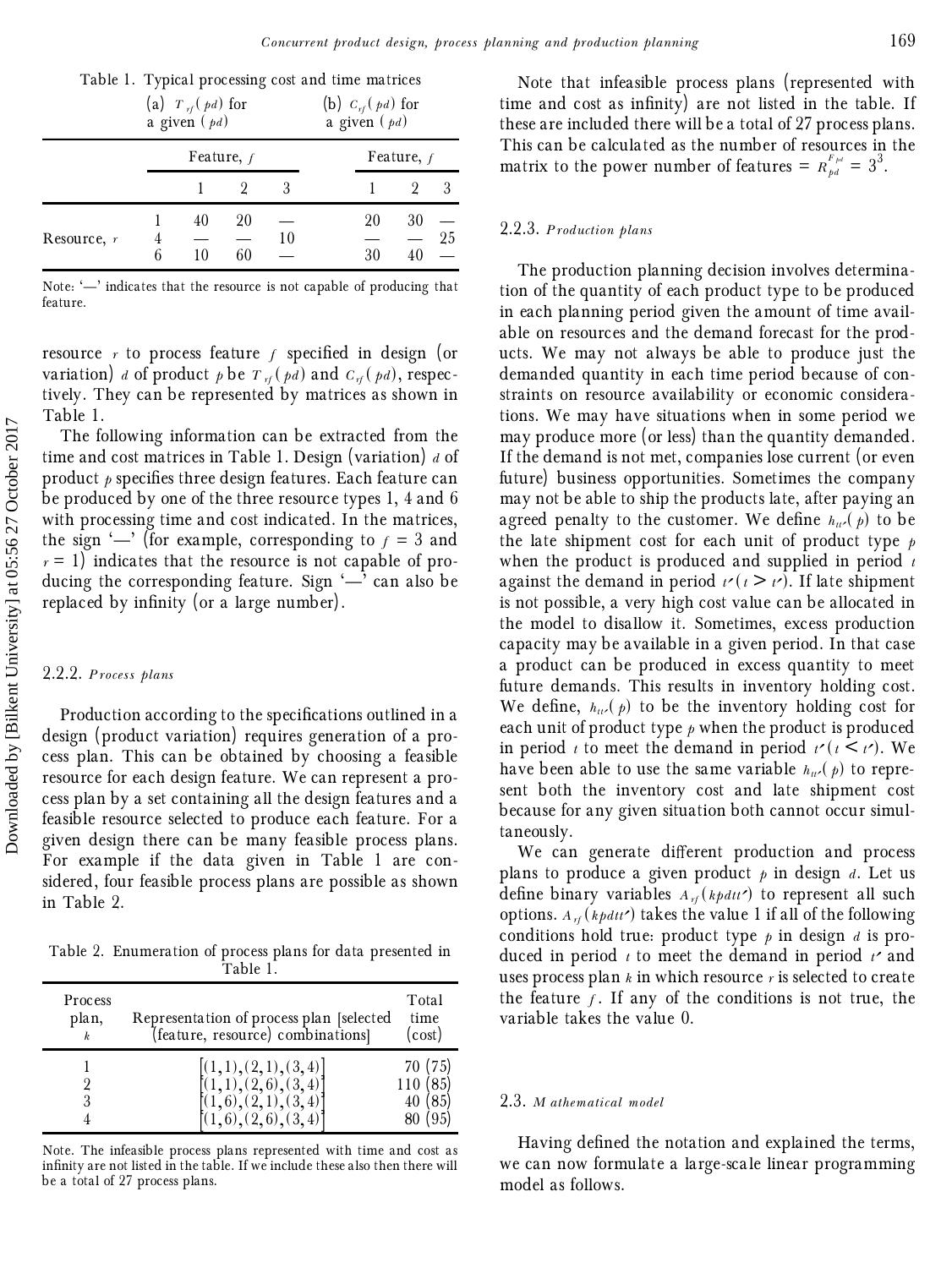

or P0:

Minimize 
$$
z = \sum_{i} \sum_{i'} \sum_{p} \sum_{a} \sum_{k} \sum_{j} \sum_{r} A_{rj} (k\rho dt')
$$
  
\n
$$
+ \sum_{i'} \sum_{i'} \sum_{p} \sum_{a} \sum_{k} h_{ii'}(p) X(k\rho dt')
$$
\n(1)

Subject to:

$$
\sum_{t} \sum_{a} \sum_{k} X(kpdt t') \ge D_{\mu\prime} \quad \forall (p, t') \tag{2}
$$

$$
\sum_{i'} \sum_{p} \sum_{a} \sum_{k} \sum_{j} A_{rj} (k\rho dt t') T_{rj} (\rho d) X (k\rho dt t') \leq B_{rt}
$$
  

$$
\forall (r, t) \quad (3)
$$

$$
X(kp\,dt') \ge 0 \qquad \forall (k, p, d, t, t')
$$
 (4)

In the above formulation, objective function  $(1)$  is the sum of processing cost, late shipment cost and inventory holding cost. Constraints  $(2)$  ensure that the demand for all products are met and constraints ( 3) enforce the capacity limitation on resources. Constraints ( 4) impose nonnegativity restrictions on production quantities.

#### **3. Solution procedure**

Model P0 is a large-scale linear programming model. The number of process plans and the resulting number of columns ( if we explicitly consider these columns) in the model can be large. For instance, consider a design in which the number of design features is 10 and the num ber of resources to produce one or more features is five. The number of possible process plans for this design will be  $5^{10}$  = 9765 625. Further, let there be 20 products, each of which is to be produced in five designs during five planning periods. The resulting number of explicit columns  $\left[X(\frac{k\rho dt}{r})\right]$ , would be equal to 9765 625  $\times$  20 $\times$  $5 \times 5 \times 5^{\mathsf{L}}$  which is of the order  $2 \cdot 4 \times 10^{10}$ . In the simplex procedure, pricing all the variables in order to determine the entering column is quite expensive. Therefore, we propose a column generation scheme to implicitly enumerate them. For the above situation, the proposed scheme will require pricing of only  $1 \times 20 \times 5 \times 5 =$  $2.5 \times 10^3$  variables because it does not require enumeration over process plan index *k*. The most promising process plan is obtained using the column generation scheme described below. A similar scheme is reported by Rajamani *et al*. ( 1996) in the context of cell design.

The structure of the model P0 is such that the generation of an *X* -column in each simplex iteration requires solving a semi-assignment problem. This can be solved using a simple approach. To explain this, let us define simplex multipliers corresponding to constraints  $(2)$  as  $U_{pi'}$  (for  $p = 1, 2, \ldots, p$ ;  $t' = 1, 2, \ldots, T$ ) and that corresponding to constraints (3) as  $V_{rt}$  (for  $r = 1, 2, \ldots R$ ; and  $t = 1, 2, \ldots, T$ . A non-basic variable,  $X(kpdu)$  having<br>reduced east less than zero can improve the objective reduced cost less than zero can improve the objective value. We need to check if the following condition is met for the corresponding column to enter,

$$
\sum_{J} \sum_{\tau} A_{\tau f} \left( k \rho dt t' \right) C_{\tau f} \left( \rho d \right) + h_{\mu \nu} \left( \rho \right) - U_{\mu \nu}
$$

$$
- \sum_{J} \sum_{\tau} A_{\tau f} \left( k \rho dt t' \right) T_{\tau f} \left( \rho d \right) \cdot V_{\tau f} \le 0
$$

or

$$
\sum_{J} \sum_{J} A_{\eta}(k\rho dt') \Big[ C_{\eta}(\rho d) - T_{\eta}(\rho d) \cdot V_{n} \Big] + h_{\mu\nu}(\rho) - U_{\mu\nu} \le 0 \quad (5)
$$

Since the range of values a process plan index *k* takes can be quite high we do not explicitly enumerate and price each of them. Instead, we generate the most promising process plan *k*\* , that gives the lowest value for the summation term in expression  $(5)$ . This gives the following subproblem.

SP:

Minimize 
$$
U(p,d) = \sum_{\tau} \sum_{\tau} [C_{\tau}(pd) - T_{\tau}(pd) \cdot V_{\tau t}]
$$
  

$$
\times A_{\tau f}(k^*pdt')
$$

Subject to:

$$
\sum_{r} A_{rf} \left( k^* p dt r' \right) = 1 \quad \forall f
$$
  

$$
A_{rf} \left( k^* p dt r' \right) \in \{0, 1\} \quad \forall (r, f)
$$

Note that the values of variables  $A_{rf}(k^*pdt')$  or the resource forture combinations obtained by solving SP resource–feature combinations obtained by solving SP define the most promising process plan  $k^*$ . Further, the objective function coefficient in SP depends only on part *p* and design *d*. Thus this problem needs to be solved for each  $(p, d)$  combination.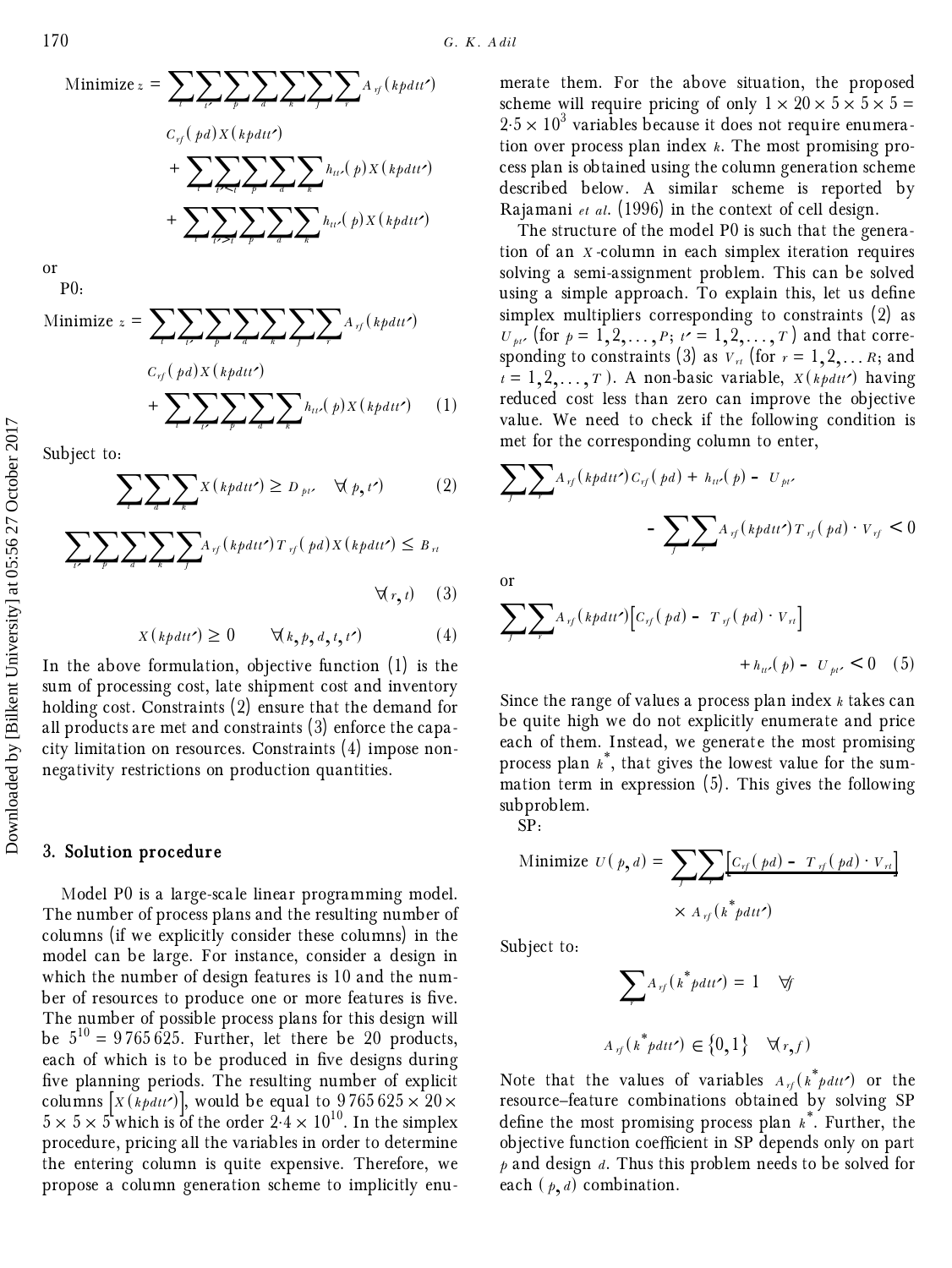Table 3. Data for example (case 1) Number of product types, *P* = 2 Number of designs,  $D_1 = D_2 = 1$ Number of planning periods, *T* = 2

| Demands $(D_{pt})$ for products |  |  |  |
|---------------------------------|--|--|--|
|---------------------------------|--|--|--|

|                   |           |                                                              |                    |                      | Time period, $t$               |         |
|-------------------|-----------|--------------------------------------------------------------|--------------------|----------------------|--------------------------------|---------|
|                   |           | Product type, $p$                                            |                    | 1                    | 2                              |         |
|                   |           | 1<br>$\overline{2}$                                          |                    | 10<br>20             | 20<br>10                       |         |
|                   | Product 1 | Processing costs and times<br>$T_{\eta}(1,1)[c_{\eta}(1,1)]$ |                    | Product 2            | $T_{\eta}(2,1)[c_{\eta}(2,1)]$ |         |
|                   |           | $\int$                                                       |                    |                      | $\overline{f}$                 |         |
| r                 | 1         | $\overline{2}$                                               | r                  | 1                    | $\overline{2}$                 | 3       |
| $\mathbf{I}$<br>4 | 10[5]     | 50 [10]                                                      | $\frac{2}{3}$<br>4 | 10 [15]              | 10[10]                         | 20 [10] |
|                   |           | Time $(B_{rl})$ available on resources                       |                    |                      |                                |         |
|                   |           |                                                              |                    | Planning period, $t$ |                                |         |
|                   |           | Resource r                                                   | 1                  |                      | $\overline{2}$                 |         |
|                   |           | l<br>$\frac{2}{3}$                                           | 200<br>500<br>300  |                      | 200<br>500<br>300              |         |

| Table 4. Capacity requirements on each |  |
|----------------------------------------|--|
| resource in example (Case 1).          |  |

4 600 500

| Resource | Planning period, $t$     |                          |  |  |  |
|----------|--------------------------|--------------------------|--|--|--|
| r        |                          |                          |  |  |  |
| 3        | 100<br>200<br>200<br>900 | 200<br>100<br>100<br>300 |  |  |  |

Problem SP is separable by *f* . The resulting problem for each *f* can be solved by inspection, i.e. select the variable with the least value of its coefficients underlined in the objective function. Let the optimal objective value of SP by  $\overline{\iota}^*(\rho, d)$  for a given  $(\rho, d)$ . We select a design  $\overline{d}^*$ that gives the minimum value of  $u^*(p, d)$ . We store the process plan for this design, i.e. store the  $A_{rf}(k^*, p, d^*, t, t')$ matrix.

Now we need to determine the best values of periods *t*\* , *t*\* Â for given part *p*. Using the above developments,

expression  $(5)$  reduces to

or  $F(p) < 0$ 

where

$$
F(p) = \min_{d} \min_{d} \left[ U^*(pd) \right] + \min_{i'} \min_{i'} \left[ \min_{i'} \left\{ h_{ii'}(pp) - U_{ii'} \right\} \right]
$$

Column  $X(k^*, p, d^*, t^*, t^*)$  offers the maximum cost<br>improvement petertial for part  $t^*$ , all guab variables improvement potential for part *p*. All such variables  $X(k^*, p, d^*, t^*, t^*)$  which have a negative value for  $F(p)$ <br>can enter From this we select the selvmn which gives the can enter. From this we select the column which gives the most negative value, i.e. we enumerate over all parts *p* and pick the column  $X(k^*, p^*, d^*, t^*, t^*)$  with the most negative value for  $F(p)$ . In other words,

$$
F(p^*) = \min_{p} \{F(p)\}
$$

The column generation scheme thus described is illustrated with a numerical example in the Appendix.

A two-phase simplex method is used here to solve the linear programming problem. In phase I, initially, arti ficial variables of constraints  $(2)$  appear in the basis with a very high cost coefficient,  $M$ ; and in constraints (3) all slack variables appear with cost coefficient zero. The simplex algorithm stops when the best *X* -column found has a value of  $F(p^*) \ge 0$  (i.e. no *X*-column can enter);  $U_{\mu\nu} > 0$  [i.e. no excess variable corresponding to constraints (2) can enter]; and  $V_n \leq 0$  [i.e. no slack variable corresponding to constraints  $(3)$  can enter]. The simplex algorithm combined with the column generation scheme proceeds as follows:

- *Step* 0. Initialize basis and solution. Initialize iteration count as 0.
- *Step* 1. Increase the simplex iteration count.
- *Step* 2. Find the entering variable (column) :
	- ( a) Check if an *X* column can enter using the column generation scheme described earlier in this section. If this happens then go to step 3.
	- (b) Check if an excess variable in constraints  $(2)$ can enter. If this happens then go to step 3.
	- (c) Check if a slack variable in constraint  $(3)$  can enter. If this happens then go to step 3.

If algorithm is still in phase I, then the problem is unfeasible, or the optimality condition has been reached. Go to step 4.

- *Step* 3. Find the departing variable, update the basis, find the new solution for the current basis, and go to step 1.
- *Step* 4. Print the results and terminate the algorithm.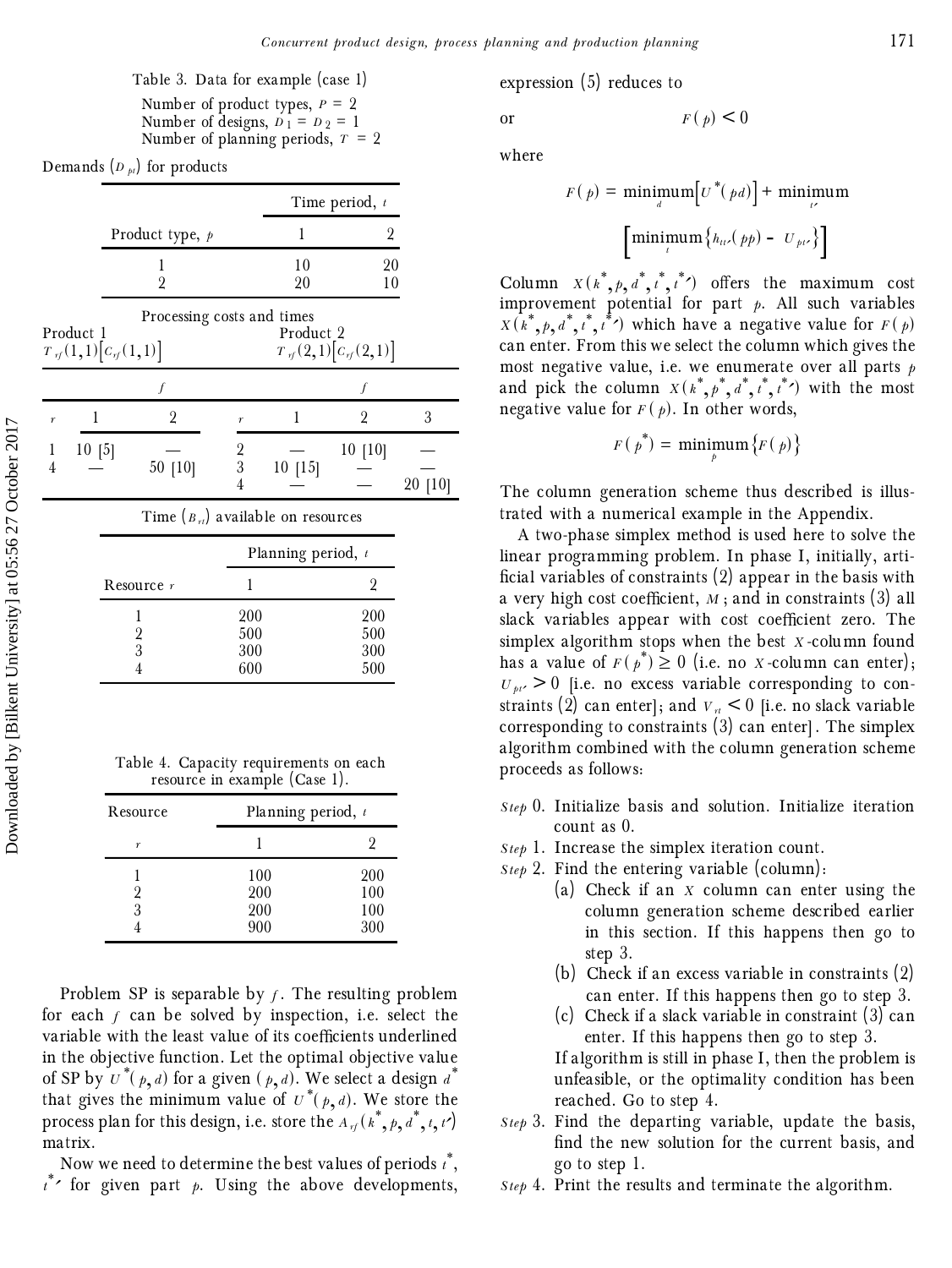#### **4. Illustrative examples**

In this section we illustrate the importance of concurrent consideration of design selection, process planning and production planning activities with some examples. Out of the many possible trade-offs we shall consider only a few of them to bring out the salient points. Also, short examples are adequate for this purpose. Computation experience with large-size problems will be presented in Section 5.

*E xample ( Case 1)* . Let us ®rst consider only one design and one process plan for each product that corresponds to the minimum processing cost. Consider the data given in Table 3.

One design and one process plan are specified for each product. The processing costs are 15 and 35 for products 1 and 2, respectively.

The capacity (time) requirement of each type of resource can easily be computed from the demand and routing information. This is summarized in Table 4.

If we compare the available time (Table 3) with the required processing time ( Table 4) on resources, it is obvious that resource 4 does not have enough capacity available to meet the demand completely, while resources 1, 2 and 3 have excess capacities. It can be observed that demand cannot be met even with late shipment and early production. Further, this gives rise to situations where some reources are idle while others are overloaded.

*E xample ( Case 2)* . Now let us consider that we can produce a different variation (design) of product type 1 which is acceptable to the customer. However, this incurs a higher processing cost ( 20 per unit as compared to 15 per unit using the original design) . In addition, let there be an alternative resource  $4$  (along with to resource 3), which can create feature 1 for product 2. If this option is used the process cost increases from 35 to 40 per unit for product 2. The revised time and cost matrices, and the late shipment and inventory holding cost  $\left[ h_{tt}(\phi) \right]$ (assumed to be the same for both products) are shown in Table 5. All other data remain the same for case 1.

We solved model P0 with the revised data and the process plans obtained are shown in Table 6.

Here we notice that the lowest cost design ( design 1 of product 1) and the lowest cost process plan ( plan 2 of product 2) were not selected to meet all the demand. This could not be done because there was not enough capacity on resources, as we observed in case 1. Also, with additional options ( in process plans and design variation) , a smoother workload distribution can result (as observed from Table 7) .

Clearly this result demonstrates that there are advantages to considering more than one design and more than one process plan wherever available, even though choos-

Table 5. Time and cost data for example (Case 2)

| Product 1                      | $R_{\eta}(1,1)[c_{\eta}(1,1)]$                               |                      | $T_{\eta}(1,2)[c_{\eta}(1,2)]$ |                |                |                  |
|--------------------------------|--------------------------------------------------------------|----------------------|--------------------------------|----------------|----------------|------------------|
|                                | $\boldsymbol{f}$                                             |                      |                                |                | f              |                  |
| r                              | 1                                                            | $\sqrt{2}$           | $\boldsymbol{r}$               | 1              | $\overline{2}$ | $\boldsymbol{3}$ |
| $\mathbf{1}$<br>$\overline{4}$ | 10[5]                                                        | 50 [10]              | $\mathbf{1}$<br>$\frac{2}{3}$  | 10[5]          | 20 [10]        | 10[5]            |
| Product 2                      | $T_{\eta}(2,1)[c_{\eta}(2,1)]$                               |                      |                                |                |                |                  |
|                                |                                                              |                      |                                |                | $\int$         |                  |
|                                | $\boldsymbol{r}$                                             | $\mathbf{1}$         |                                | $\overline{2}$ |                | 3                |
|                                | $\begin{smallmatrix}2\\3\end{smallmatrix}$<br>$\overline{4}$ | $10$ [15]<br>20 [20] |                                | 10[10]         |                | 20 [10]          |
|                                | $h_{tt'}(1) = h_{tt'}(2)$                                    |                      |                                |                |                |                  |
|                                |                                                              |                      |                                |                | t'             |                  |
|                                | $\boldsymbol{t}$                                             |                      | 1                              |                |                | $\overline{2}$   |
|                                | $\mathbf{1}$<br>$\overline{2}$                               |                      | $\overline{0}$<br>20           |                |                | 5<br>0           |

Table 6. Process plans obtained in example (Case 2) .

| $k$ [process plan]                                                |  | X(kpdt') |
|-------------------------------------------------------------------|--|----------|
| ,1), (2,4)<br>(2, 2), (3, 3)<br>(2,2),(3,3)<br>3), (2, 2), (3, 4) |  | 90       |
| (2,2), (3,4)                                                      |  |          |

Table 7. Workload distributions in machines in example ( Case 2) .

| Resource | Planning period, $t$     |                          |  |
|----------|--------------------------|--------------------------|--|
| r        |                          |                          |  |
| 3        | 100<br>320<br>260<br>600 | 200<br>380<br>240<br>500 |  |

ing an alternative design or process plan may increase the processing costs.

This also shows that a process plan or design with a higher processing cost can be selected by the model if it yields a lower overall cost (sum of the late shipment cost, inventory holding cost and processing cost) .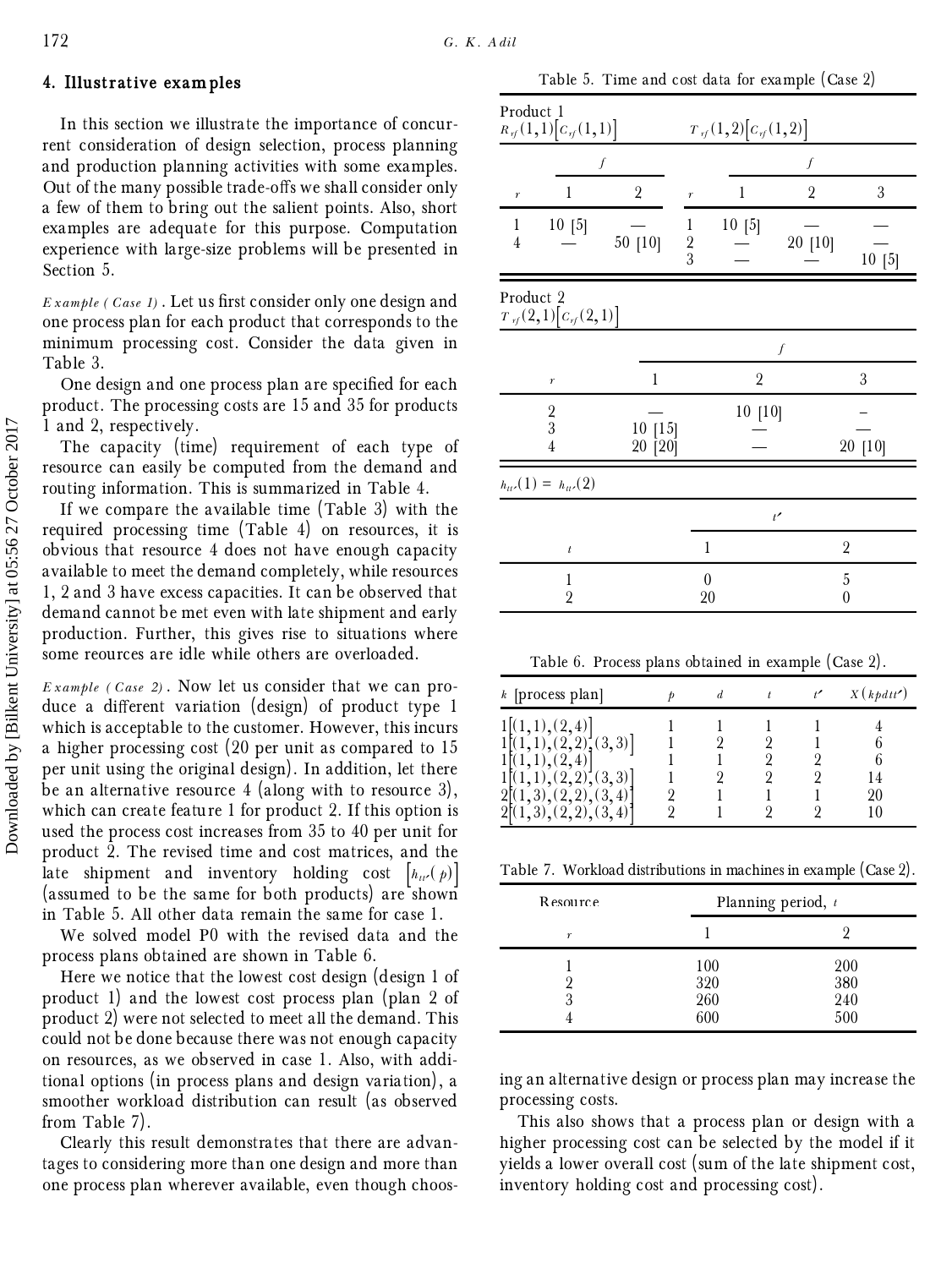Table 8. Problem sets tested.

| Problem        | $\boldsymbol{P}$ | R  | $\boldsymbol{T}$ | Basis<br>size | $F_{pd}$ | D<br>$\boldsymbol{b}$ | $R_{\mathit{pd}}$ |
|----------------|------------------|----|------------------|---------------|----------|-----------------------|-------------------|
|                | 10               | 10 | 5                | 100           | 5        | 5                     | 5                 |
| $\overline{2}$ | 10               | 20 | 4                | 120           | 5        | 5                     | 5                 |
| 3              | 20               | 10 | 4                | 120           | 5        | 5                     | 5                 |
| 4              | 20               | 20 | 3                | 120           | 5        | 5                     | 5                 |
| 5              | 30               | 10 | 3                | 120           | 5        | 5                     | 5                 |
| 6              | 10               | 10 | 5                | 100           | 10       | 5                     | 5                 |
| 7              | 10               | 20 | 4                | 120           | 10       | 5                     | 5                 |
| 8              | 20               | 10 | 4                | 120           | 10       | 5                     | 5                 |
| 9              | 20               | 20 | 3                | 120           | 10       | 5                     | 5                 |
| 10             | 30               | 10 | 3                | 120           | 10       | 5                     | 5                 |

#### **5. Computational experience**

In this section computation experience of the column generation scheme is reported for large problems. The revised simplex algorithm incorporating the proposed column generation scheme was coded in Fortran and executed on a Sun Sparc station. Data for the test problems were generat ed as follows ( Table 8) .

Number of product types  $(P)$ , time periods  $(T)$  and resources  $(R)$ . Different combinations of these variables are taken (Table 8). The resulting basis size [given by  $(P + R) \times T$ , number of designs  $\overline{(D_p)}$  and total number of resources in time (cost) matrix,  $(R_{bd})$  are also shown.

Number of design features  $(F_{pd})$ . These are kept at two levels, 5 and 10.

Available time on resources  $(B_{\tau t})$ . This is kept as 10 000 time units for each resource at each time period.

Product demand  $(D_{pt})$ . The values for demand are generated from a uniform distribution between 25 and 50. However, the demand actually may not have uniform distribution. The same applies for other data generated.

Cost  $|C_{rf}(pd)|$  and time  $|T_{rf}(pd)|$ . These are generated from uniform distributions between 5 and 20.

A total of 10 problems are generated ( Table 8) and solved. Table 9 reports the computational experience of these problems.

The number of explicit columns, the number of times the generated columns entered the basis, the number of times problem SP is solved, the number of simplex iterations and the CPU time are reported. The solution time appears to increase greatly with increase in the number of columns. All the problems were solved within 35 min of CPU time.

#### **6. Discussion**

Model P0, developed in Section 2, considers minimization of the sum of the processing cost, late shipment cost and inventory cost. This model illustrates the importance of considering integration of design, process plan and production planning activities. Some other objectives may also be relevant in certain situations. For instance, there may exist differences in the selling price of two variations ( designs) of the same product. To model this we can define  $S(pd)$  as the unit selling price of product type *p* produced in design *d* and formulate model P1.

P1:

Maximize *<sup>z</sup>* <sup>1</sup> <sup>=</sup> å*<sup>t</sup>* å*<sup>t</sup>*<sup>Â</sup> å*<sup>p</sup>* å*<sup>d</sup>* å*<sup>k</sup>* å*<sup>f</sup>* å*<sup>r</sup> <sup>S</sup>*( *pd*)*<sup>X</sup>* (*kpdtt*Â ) - å*<sup>t</sup>* å*<sup>t</sup>*<sup>Â</sup> å*<sup>p</sup>* å*<sup>d</sup>* å*<sup>k</sup>* å*<sup>f</sup>* å*<sup>r</sup> <sup>A</sup> rf* (*kpdtt*<sup>Â</sup> ) ´ *<sup>C</sup> rf* ( *pd*)*<sup>X</sup>* (*kpdtt*Â ) - å*<sup>t</sup>* å*<sup>t</sup>*<sup>Â</sup> å*<sup>p</sup>* å*<sup>d</sup>* å*k <sup>h</sup>tt*Â ( *<sup>p</sup>*)*<sup>X</sup>* (*kpdtt*Â ) ( 6)

Subject to: constraints  $(2)$  –(4).

| Problem | Number of<br>explicit $X$<br>columns | Number of<br>times $x$<br>columns entered | Number<br>of times<br>SP solved | Total number<br>of simplex<br>iterations | CPU time<br>(seconds) |
|---------|--------------------------------------|-------------------------------------------|---------------------------------|------------------------------------------|-----------------------|
|         | $3.9 \times 10^{6}$                  | 50                                        | 12750                           | 50                                       | $36-0$                |
|         | $2.5 \times 10^{6}$                  | 40                                        | 8 2 0 0                         | 40                                       | 49.6                  |
| 3       | $5.0 \times 10^{6}$                  | 81                                        | 32800                           | 81                                       | 102.9                 |
| 4       | $2.8 \times 10^{6}$                  | 62                                        | 18900                           | 62                                       | 77.6                  |
| 5       | $4.2 \times 10^{6}$                  | 278                                       | 127 350                         | 282                                      | $351 - 8$             |
| 6       | $1.2 \times 10^{10}$                 | 140                                       | 35750                           | 142                                      | $110-7$               |
|         | $0.8 \times 10^{10}$                 | 43                                        | 8800                            | 43                                       | 53.6                  |
| 8       | $1.6 \times 10^{10}$                 | 901                                       | 360400                          | 901                                      | 1215.8                |
| 9       | $0.9 \times 10^{10}$                 | 552                                       | 166 500                         | 554                                      | 729.0                 |
| 10      | $1.3 \times 10^{10}$                 | 1536                                      | 691 650                         | 1536                                     | 2112.9                |

Table 9. Computational results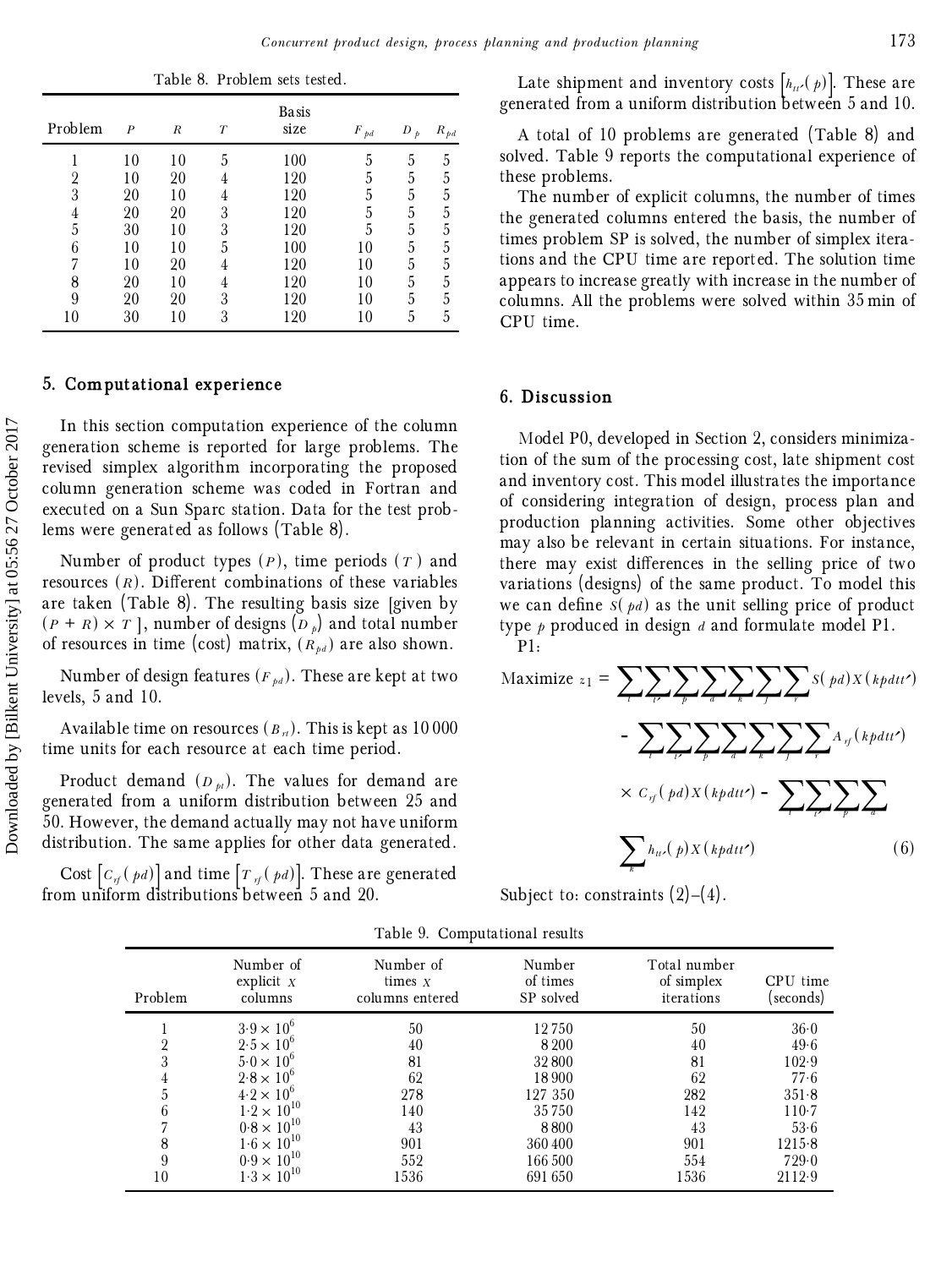The structures of model P0 and P1 are similar, and the column generation scheme developed to solve P0 can be suitably adapted for solving P1.

# **7. Conclusions**

Product design, process planning and production planning are often considered independently. However, in order to effectively respond to the changes in business situations, such as changes in demand forecast, product mix and technology, it becomes desirable to consider them concurrently.

We have developed a mathematical model which concurrently selects product design, generates process plans and develops production plans to minimize the sum of processing cost, late shipment cost and inventory holding cost. It has been shown that the number of process plans can be large and therefore an efficient column generation scheme has been developed. The model and solution procedure are illustrated with examples. A problem with over  $1 \times 10^{10}$  variables has been solved on a Sun Sparc station within 35 min. A possible variation of the model is also presented that considers the difference in selling price which may exist for products made in different designs.

#### **Acknowledgement**

The author would like to thank the anonymous referees for their suggestions.

#### **References**

- ARCELUS, F. J., and SRINIVASAN, G., 1995, On the integration of production, inventory and trade-credit policies, *P roduction Planning*  $\mathcal{L}$  *Control*, **6**, 455-460.
- DEWHURST, P., and BOOTHROYD, G., 1988, Early cost estimation in product design, *J ournal of M anufacturing Systems*, **7**, 183±191.
- EL MARAGHY, H. A., and EL MARAGHY, W. H., 1992, Bridging the gap between process planning, production planning and control, in *P roceedings of* 24*th C IR P I nternational Seminar on M anufacturing Systems*, Copenhagen, Denmark, 11-12 June, pp.  $1-10$ .
- HORVATH, M., MARKUS, A., and VANCZA, J., 1996, Process planning with genetic algorithms on results of knowledgebased reasoning, *I nternational J ournal of Computer I ntegrated M anufacturing*, 9, 145-166.
- HUANG, S. H., ZHANG, H. C., and SMITH, M. L., 1995, A progressive approach for the integration of process planning and scheduling, *IIE T ransactions*,  $\tilde{27}$ , 456-464.
- LARSEN, N. E., and CLAUSEN, J., 1992, Applied methods for integration of process planning and production planning and production control, *M* anufacturing International, 349-364.

RAJAMANI, D., SINGH, N., and ANEJA, Y. P., 1996, Design of cellular manufacturing systems, *I nternational J ournal of P roduction R esearch*, **34**, 1917±1928.

#### **Appendix. Illustration of column generation scheme**

Consider the following problem.

$$
P = 1; D_1 = 2; F_{11} = F_{12} = 2; T = 2; B_n = 1000 \, \forall (r, t);
$$
  
D\_{11} = D\_{12} = 30.

Processing cost and time matrices for the two designs are as follows.

|                     | Design 1<br>$T_{\textit{rf}}(1,1)[C_{\textit{rf}}(1,1)]$ |                        |  |  |  |  |
|---------------------|----------------------------------------------------------|------------------------|--|--|--|--|
|                     |                                                          |                        |  |  |  |  |
| r                   | 1                                                        | 2                      |  |  |  |  |
| 1<br>$\overline{2}$ | 20 [5]<br>9999 [9999]                                    | 9999 [9999]<br>50 [10] |  |  |  |  |
|                     | Design 2<br>$T_{\eta}(1,2)[C_{\eta}(1,2)]$               |                        |  |  |  |  |
|                     |                                                          |                        |  |  |  |  |
| r                   |                                                          | 2                      |  |  |  |  |
| 1<br>2              | $20$ [5]<br>9999 [9999]                                  | 9999 [9999]<br>30 [15] |  |  |  |  |

Inventory or late shipment cost:

$$
h_{tt'} = \begin{bmatrix} 0 & 5 \\ 20 & 0 \end{bmatrix}
$$

**Iteration 0**: The size of the basis is 8. After introducing excess variables  $(e)$ , artificial variables  $(a)$  and slacks  $(s)$ the constraints are:

$$
\sum_{i} \sum_{a} \sum_{k} X(k,1,d,t,1) + a_1 - e_1 = 30
$$
\n
$$
\sum_{i} \sum_{a} \sum_{k} X(k,1,d,t,2) + a_2 - e_2 = 30
$$
\n
$$
\sum_{i} \sum_{a} \sum_{k} \sum_{j} A_{1,j}(k,1,d,1,t') T_{1,j}(1,d)
$$
\n
$$
\times X(k,1,d,1,t') + s_3 = 1000
$$
\n
$$
\sum_{i} \sum_{a} \sum_{k} \sum_{j} A_{2,j}(k,1,d,1,t') T_{2,j}(1,d)
$$
\n
$$
\times X(k,1,d,1,t') + s_4 = 1000
$$
\n
$$
\sum_{i} \sum_{a} \sum_{k} \sum_{j} A_{3,j}(k,1,d,1,t') T_{3,j}(1,d)
$$
\n
$$
\times X(k,1,d,1,t') + s_5 = 1000
$$